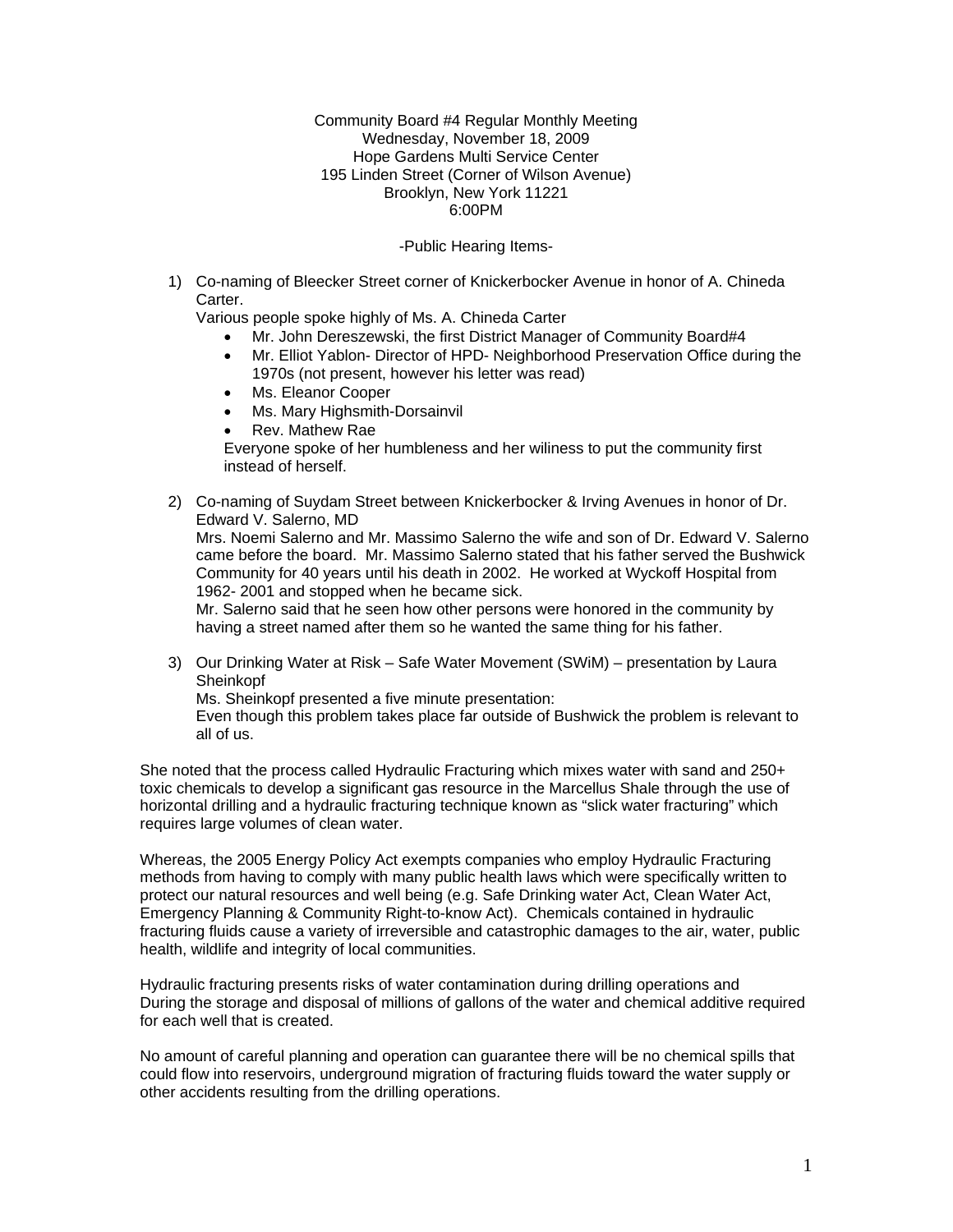Therefore, let it be resolved, this method for accessing natural gas is FAR TOO DANGEROUS in the air, water, public health, wildlife and integrity of local communities to be approved by any Federal or New York State entity.

Therefore, be it further resolved, Brooklyn Community Board 4 calls on the New York State Legislature, the New York State Department of Environmental Conservation, and New York State Governor David Paterson to prohibit Hydraulic Fracturing drilling for natural gas within New York State.

4) BSA Application #17309 BZ – 845 Broadway between Locust & Park Streets presentation by Mr. Chris Wright, Esq. of the law firm of Howard Goldman, LLC for an application for a variance to construct a mixed use affordable housing development in the Bushwick area. The site comprises of approximately 15,000 sq. ft. on a parcel of land that is split-zoned of C8-2 and M1-1 zoning, with 100 sq. feet on the Broadway side and 150 sq. feet on the Park Street side. This site is encumbered by old foundations that must be removed. The site was developed decades ago with multiple buildings and multiple below grade foundations. The foundations are about 100 years old.

The POKO Partners specializes in developing and managing affordable housing in New York City. The proposed project would be a seven story building containing 60,000 square feet of floor area. POKO Partners wants to develop the property into affordable housing with approximately 48 apartments consisting of 1/2/3 bedrooms. Most of these apartments units will be retailed at the area AMI, usually 60% of the AMI. Rents will range from \$600 to \$1,000 allowing Bushwick residents first choice of 50% of the apartments. The plan is to have a set- aside for a specific hardship, yet to be identified. The site will have on the ground floor approximately 100 sq. feet retail space and they will be looking for quality retail tenants to fill the approximately 5/3/2 spaces for commercial rentals.

The building will use Energy Star appliances in the apartments; they will have building maintenance and security personnel on the site.

Mr. Austen Martinez asked is there going to be a lottery for the apartments or who will have the responsibility in making sure that the Bushwick community has first preference?

Mr. Ken Olsen, the principal developer of the project stated that they are at present only here before the board for the BSA application. They will be back to talk to the board in approximately 60-90 days. At that time, they will reach out to the community groups regarding tenanting and they will be speaking to the board and explaining what they hope to do with the project. There will be community preference of at least 50%.

Mr. Olsen noted that a lottery is not required on the state level. Applications will be made available and a community preference will likely be made available. The POKO Partners will look forward to working with a community partner of some kind.

Mr. A. Martinez stated that there are a lot of developers in Bushwick and the people that are moving into Bushwick are not from Bushwick which is causing a lot of the residents to move out of Bushwick because they can not afford to stay here. These are the same developers that come before the board and say that they are going to give a 50% preference to the Bushwick residents which never happens.

Mr. Olsen said that he would be happy to stipulate this in this project. They have done so in the past with other projects of theirs and they have no problem in doing so in this case as well.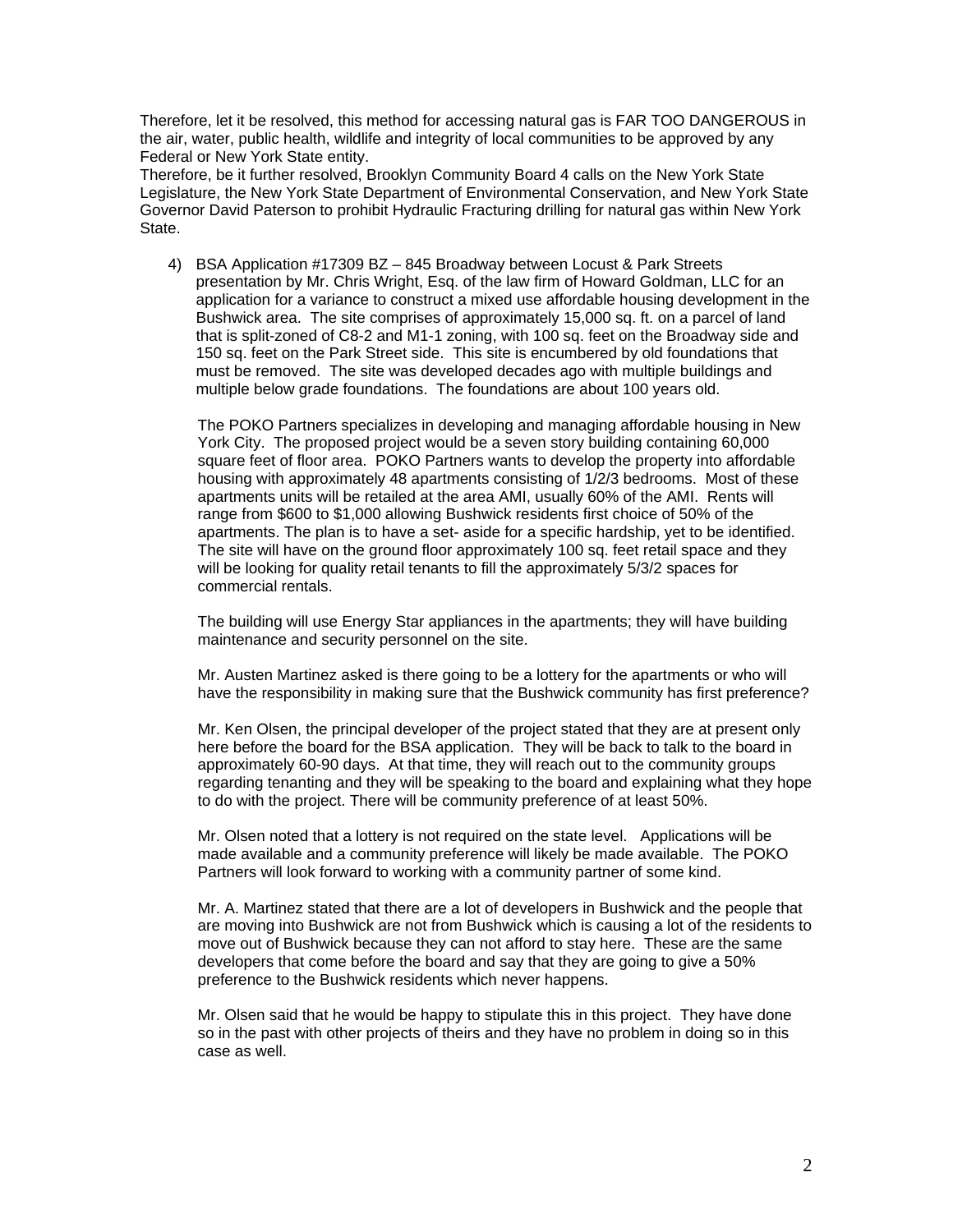POKO Partners need a variance through BSA (Board of Standards & Appeals) in order to bring this proposal projection to fruition. Therefore, they need Community Board #4's approval for the variance to be made in order for them to move forward on this project.

The proposed action is the approval of a use variance by the BSA to permit the construction of a seven story mixed use development with one floor of retail and 48 residential units.

The Chairperson stated that there have been many developers in the past that had made promises and did not keep them.

The Chairperson requested Mr. Chris Wright to put the following in writing:

- 1. A fifty-percent (50%) community district preference for the future tenant occupants
- 2. As quoted by the developer rents will range from \$600 to \$1,000 for one through three bedroom apartments respectfully.
- 3. The availability of the rental units will be advertised in the local newspapers of which the board's office will supply at the appropriate time.

Mr. Olsen said that when they come back for the financing application they will provide the community Board with a detailed schedule of what the rents will be, it will be part of their financing application with the State, also they will included the community preference.

Questions were entertained.

The Chairperson stated that the board is concerned about the residents of Bushwick and the surrounding areas. People are in need affordable housing which is affordable for them. The majority of the residents of Bushwick can not afford to buy a co-op or a condominium. Everyone is working very hard to improve our community. Chairperson Dent acknowledged the hard work that Mrs. Dorsainvil and others had done while serving on the board to assure that our community have an ample supply of housing for everyone while at the same time rebuilding the community. Therefore, the development that POKO Partners is hoping to build is not to be confused with NYCHA (New York City Housing Authority) developments which was once called" *Projects*", she noted that affordable housing is good for the community.

The District Manager closed the public hearing items and called the first roll call:

**Roll Call:** 40 members are present constituting a quorum.

The Chairperson asked for the acceptance of the agenda with any necessary corrections. The agenda was accepted by Raul Rubio and seconded by Saundria Simmons. All members present were in favor.

The Chairperson asked for the acceptance of the previous meeting's minutes with the necessary corrections. The previous meeting's minutes was accepted by Cyril Joseph and second by Freddy Fowler. All members present were in favor.

### **Chairperson's Report:**

Ms. Dent expressed her gratitude and appreciation to all who were in attendance for coming and supporting the meetings.

The Chairperson then asked that the Elected Officials and/or their representatives stand to introduce themselves and give out their respective telephone numbers.

1) Karen Cherry – Congressman Ed Towns' Flatlands Office, 718-272-1175

2) Italia Guerrero – Brooklyn Borough President's Office, 209 Joralemon St. 718-802-4032

 $3)$  Allison Frost – Assemblyman Vito Lopez, 434 South  $5<sup>th</sup>$  Street, 718-963-7029

4) Johnny Joyner – Senator Martin Dilan, 786 Knickerbocker Ave., 718-573-1726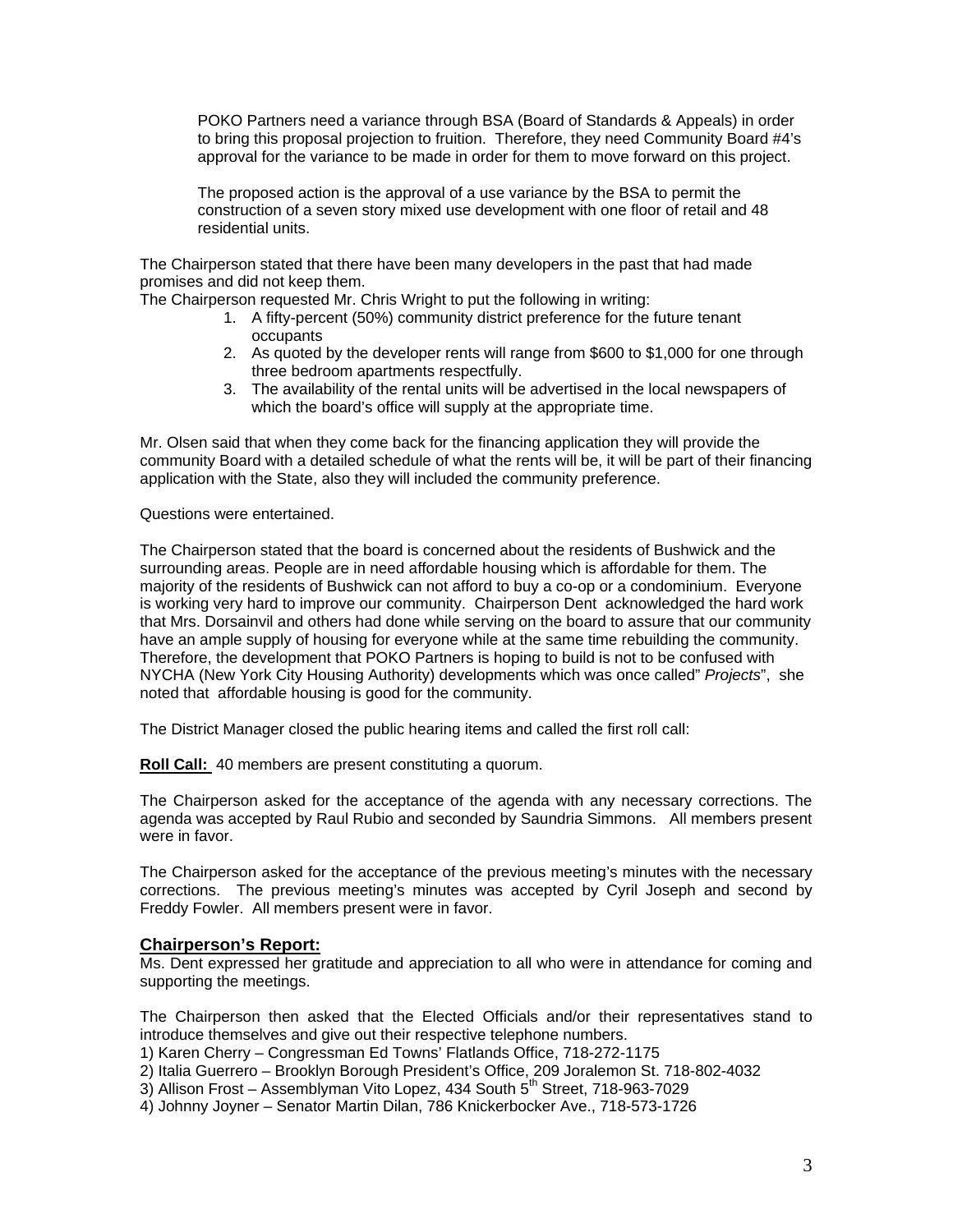- 5) Alejandro Echeverri Councilmember Diana Reyna, 444 South 5<sup>th</sup> Street, 718-963-3141
	- 1) Bushwick Playground on Putnam Avenue between Knickerbocker and Wilson Avenues has been completed far ahead of the scheduled date. The Board is grateful to NYC Council Member Erik Martin Dilan for appropriating the funds needed to make this project a reality. She will be in contact with the NYC Department of Parks and Recreation to assure that the re-naming celebration will take place this spring.
	- 2) The Brooklyn Public Library will be closing the Dekalb Branch at 790 Bushwick Avenue to replace its severely deteriorated roof. The last day of service at the branch was Friday November 13<sup>th</sup>. The branch plans to reopen on Monday, December 14<sup>th</sup> at 10:00am with the new roof in place. During the interim there will be a Bookmobile on Wednesdays from 1 to 6pm and on Fridays from 11am to 4pm. The Brooklyn Public Library staff encourages customer to utilize other district libraries.
	- 3) Committee recommendations will now be addressed under new business. This new policy is a result of people leaving the board meetings after their recommendations is passed, which is rude and disrespectful to the board members and community at large.
	- 4) After visiting other Community Board offices and noting our District Office, the Chairperson was appalled and decided to write to the elected officials asking for their help. (her letter was attached to her report)
	- 5) The NYC Department of Buildings vacated an illegal SRO (single room occupancy) located at 34 Woodbine Street. Inspectors said the building was chopped into SRO units where 16 women will be vacated due to no secondary egress and no fire escapes.
	- 6) The Wyckoff Heights Medical Center is recruiting Volunteers candidates for support & crisis intervention to victims of sexual & domestic violence. For more information call 718-906-3857 or 718-963-7261.
	- 7) The Chairperson welcomed the newly appointed Community Board #4 board member, Mr. Victor Villamar.

# **District Manager's Report**

The Public Safety Committee have been dedicated to SLA – licenses both renewals and new applications. Due to the sensitivity of these matters, the board is advised to be mindful of how the locations are described.

October 29, 2009 - The District Manager and a staff member attended a meeting at the Mayor's CEMC (Citywide Event Coordination and Management) training office. The SAPO (Street Activity Permit Office) announced the release of a new online e-permitting system that will modernize and increase the efficiency of the overall permit application process.

The system will allow applicants to conveniently apply for a street activity permit for block parties, religious ceremonies, street clean-up, etc. and submit processing fee payments on line via the CECM website. The city is attempting to change the way in which these permits can be applied. The Community Board's District Office will still play a vital role in the processing of these applications because the applications will still need to be approved and signed off. Once an application is submitted the board will be able to review and even upload files pertaining to the event.

This process causes some complications for the District Office:

- The District's Office requires a petition from the residences of the block being considered, which would include their signature name, address and telephone number. This petition will still be required.
- The District Office has a Denied Block Party List that is supplied to them by working closely with the 83<sup>rd</sup> Precinct. This list changes from year to year and is constantly being updated.

At the time of the training session with SAPO, we were informed that the NYPD which would include the  $83<sup>rd</sup>$  Precinct will be receiving training as well.

The District Manager feels that this new system has both good and not so good points. However she does believe that over all it will work out for the good.

The District Office will keep the board abreast of all future developments concerning this matter.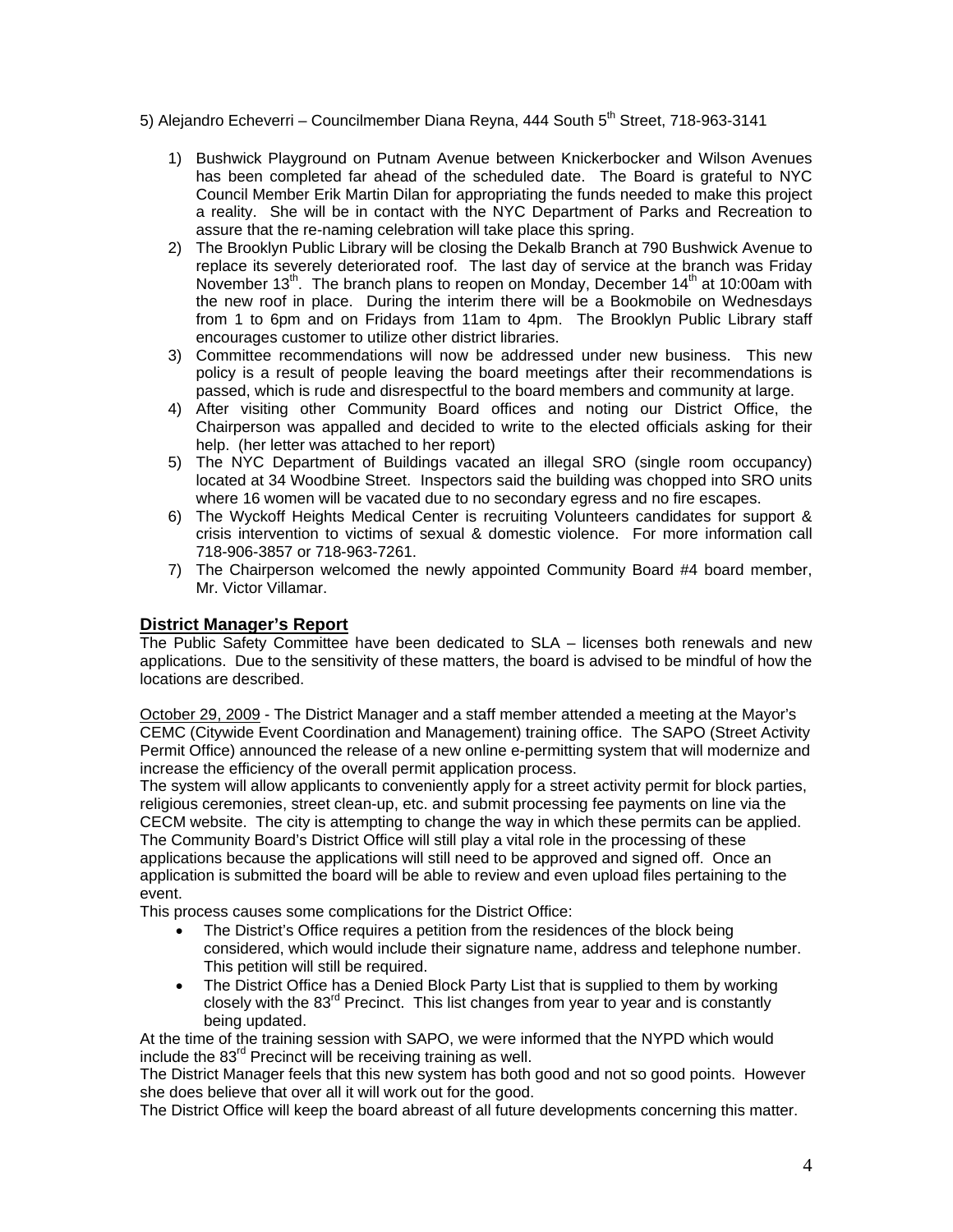October 29, 2009 – Sanitation Committee Meeting was attended only by the District Manager and the Committee Chairperson which was disappointing.

District Manager asked that members please attend the meetings, doing so will keep them informed so that items that were discussed at the meetings do not have to be continually repeated.

The new Superintendent of BK4, Mr. Jarret Scotti gave the district office 50 copies of the new NYC Sanitation Rules and Regulations which was distributed to the board members. The office will be receiving additional copies of which they will be distributed to the public.

November 10, 2009 - The Borough President's Office hosted their monthly District Service Cabinet meeting. A presentation was done on the new and improved 311 system and how well it works.

The Borough President spoke about smART ("Be art smart") highlighted Brooklyn's Gallery Hop will take place the weekend of November 21 $^{\text{st}}$  and 22<sup>nd</sup> from 1-6pm and features visits to Brooklyn's unique art galleries. Free buses will run from five different hub locations allowing people to see the galleries throughout the borough. Each bus will be staffed with art docents to inform people about Brooklyn's Art Scene and to discuss and distribute smart tip sheets containing important information about buying and collecting art.

On Saturday, November 21<sup>st</sup> one of Bushwick art studios is on the itinerary, Norte Maar located at 83 Wyckoff Avenue this is one of our board member's studio, Mr. Jason Andrew.

For those who are interested in taking the bus tour are asked to call 718-802-3530.

November 12, 2009 – Attended the Coalition of Brooklyn Chairpersons and District Manager meeting along with the Chairperson, Ms. Dent.

- CB 21 $<sup>st</sup>$  Century this issue was presented in a way that sparked controversy and</sup> confusion as the two people who represented the Brooklyn Coalition did it without the knowledge of the others. One of the representatives no longer is a chairperson and was asked to leave the meeting. The meeting was finally tabled for another time.
- The other issue discussed was the Mayor Office of Citywide Event Coordination & Management (CECM) proposed new online e-permitting system. This issue is causing a lot of controversy from the Community Boards. Many Community Boards feel that the Mayor's Office is trying to take away a lot of the power from the Community Boards.

The District manager stated that no ones knows the board better that those who work with the boards. The Police Department is not going to allow all the block parties and other street closings applications go through without some type of conversation with them and or the community board.

November 17, 2009, 83<sup>rd</sup> Precinct Community Meeting – The Deputy Inspector S. Capasso reported that in the area of Lafayette Avenue enforcement has been increased and local residents have shown their appreciation. He noted that the statistics show an 8  $\frac{1}{2}$  % decrease in all major reporting categories since last year. However, as the holiday season approaches he warns residents to be careful and mindful of the surroundings. The following are some tips:

- Do not leave anything visible in your vehicle
- Do not leave car running with the key in it
- Hold on to your pocketbooks

He did report an increase in robberies along the Wyckoff Avenue corridor particularly around the Dekalb Avenue and the Jefferson Street train stations. The 83<sup>rd</sup> Precinct is working with the Transit Police District #33 to resolve these issues.

Captain Mifsud reported that traffic accidents are down with the exception of the area of Bushwick Avenue/Myrtle Avenue resulting in increasing enforcement activity over the holiday season. Captain Mifsud noted the 282 Graffiti arrests made last year. He encourages parents to check their children's bag-packs and book bags.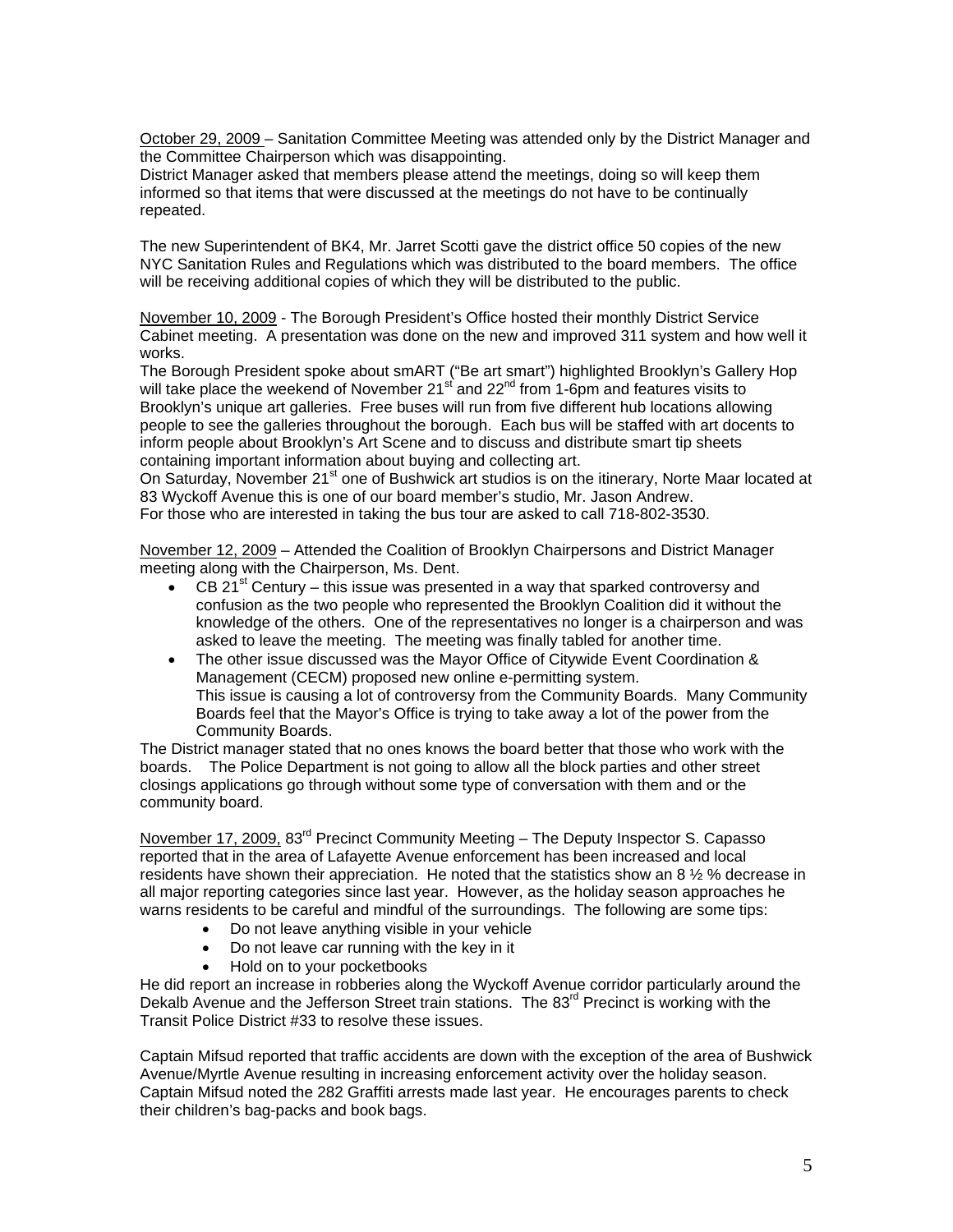The Community Board #4 website is being revamped. The new website's address will be made available in the near future. The site will contain: CB4 Officers, a message from the Chairperson and the District Manager, meeting schedules, newsletter and minutes, news and events, the SLA application can be downloaded, elected official listing, parks listing and more.

Academy of Urban Planning's second annual Community Geography Night will be Thursday, November,  $19<sup>th</sup>$  from 4:30-7:00pm. Please join them for an evening of geography, food and fun. For more information please contact Adam Schwartz at aschwartz@aupnyc.org.

At last months board meeting a resident mentioned that the United States Postal Service was closing the station located at Broadway and Gates Avenue, fortunately that will not happen, that station will remain open.

The Chairperson, Ms. Dent thanked the District Manager for her report.

The Chairperson acknowledges the presence of the New York Finest, the 83<sup>rd</sup> Precinct and thanked Police Officer Damarys Franco for coming to tonight's meeting. She also thanked her for all the fine work she and her department is doing for the community.

The Chairperson also acknowledged the New York Bravest for also attending the meetings.

The Chairperson thank the representatives from the Municipal Art Society, Steven Sanchez and his coach Jessica Rivera, they are present to assure that any items in need of mapping are shown; and they have the ability to provide power point presentations.

## **Committee Reports:**

**Civic and Religious Committee -** Elvena Davis Committee Chairperson, highlighted information from the November  $12<sup>th</sup>$  CRC meeting:

- 1) An update on the request for the co-name Bleecker Street / Knickerbocker Avenue to A. Chineda Carter Square. (Former Chairperson, Community Board #4) The committee discussed attaining endorsements for the recommendation. Ms. Davis suggested and Mr. Joseph volunteered to physically take a petition around to the merchants surrounding the immediate location of Knickerbocker Avenue and Bleecker Street in order to have the petition sign in support of the co-naming. The goal of the committee is to have all the endorsements and letters of support in so all involved entities could approved the request and the co-naming can be done by the spring or summer of 2010.
- 2) Bushwick parade for 2010 was discussed and the focus of the parade will on the youth in the community who excel in academics or in some type of extra-curricular activity. Mr. Victor Villamar a new board member suggested that children who have shown the most improvement in academics should also be mention in order to motivate them to do even better.

The parade theme title and route and other suggestions will be discussed at the next Civic & Religious Committee meeting on Thursday, January 14, 2010. All are welcomed.

3) The tree lighting festival for the Linden Broadway Bushwick Block Association will be held on December 5, 2009 at 2:00pm. Lights donation can be given to Mr. Joseph, Ms. Davis or Ms. Hansley.

Recommendations for the co-naming of Bleecker Street / Knickerbocker Avenue to A. Chineda Carter Square and the co-naming of Suydam Street / Knickerbocker Avenue in honor of Dr. Edward V. Salerno, items 1 and 2 from the agenda will take place at new business.

**Environmental Protection & Transportation,** Mr. Eliseo Ruiz Committee Chairperson: Ms. Rachel Devlin presented: Information from Thursday, November 5, 2009 meeting Item discussed: "Our drinking water at risk" (to create less dependency on foreign oil) Lise Brennan – SwiM/NYH20 delivered a very compelling presentation on the issue which involves: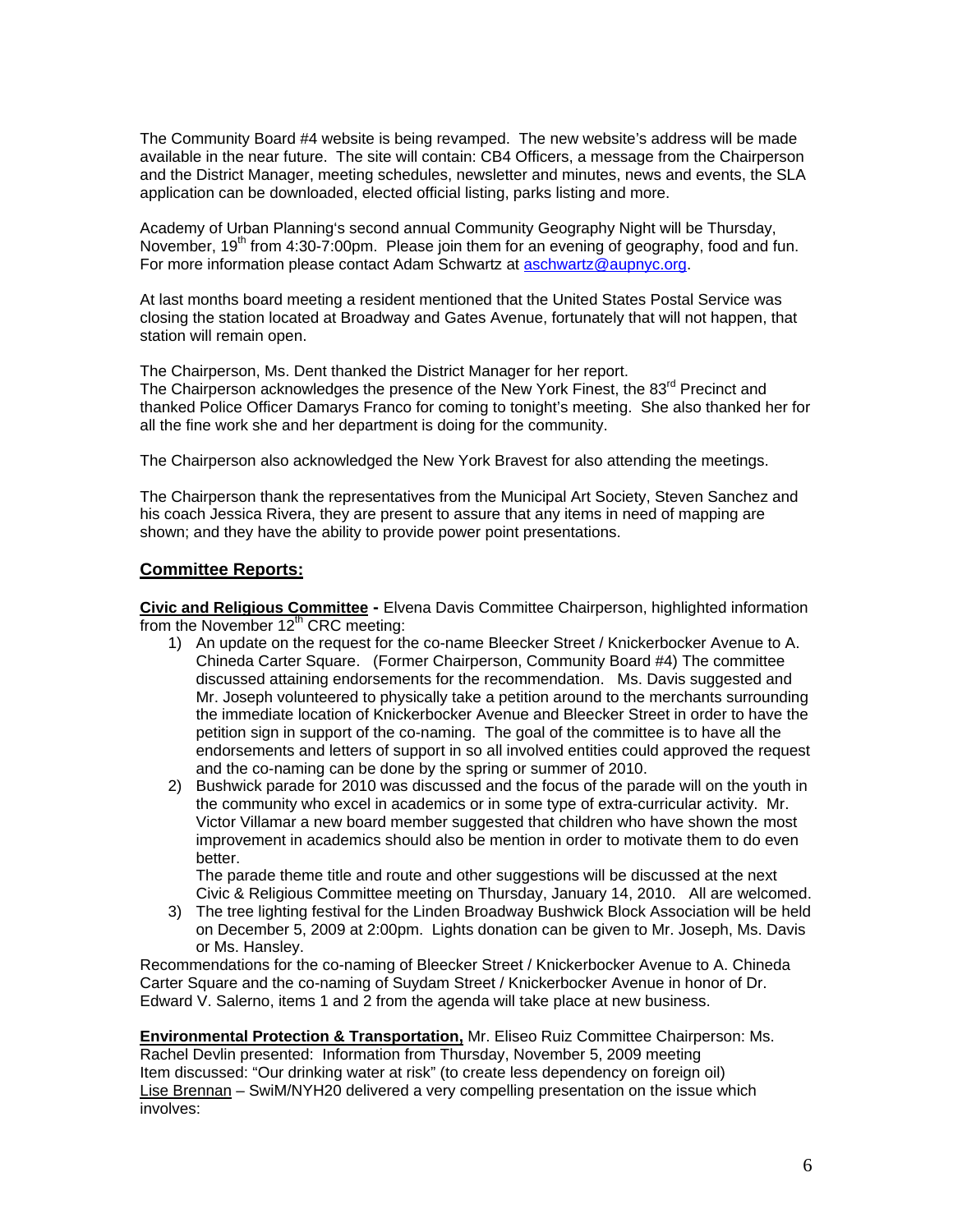• Natural gas drilling in the upstate watershed which accounts for the water supply. Fuel companies plan to use technology call Hydro-fracturing which is a new process that makes it easier to extract natural gas from shale (rock of dark sediment and clay).

Ms. Devlin: Hydro-fracturing uses millions of gallons of clean water, sand and chemicals which are pumped underground to break apart the rock and release the gas. This process adds over 250 toxics chemicals to the water. This process has already resulted in contamination of the water supply in other states including Wyoming and New Mexico. No amount of careful planning can guarantee that there will be no chemical spills. These chemical spills will flow into reservoirs, underground migration of fracturing fluids toward the water supply, or other accidents resulting from the drilling operations.

The City of New York will be required by the Environmental Protection Agency to build and operate a water filtration plant in which the cost has been estimated to be anywhere from \$10 to \$50 billion, which would be borne by New York City taxpayers. There is also no proof that the chemicals can be completely filtered and there is no possible remedy once contamination has occurred. Therefore the resolution is that this method is FAR TO DANGEROUS to the air, water, public health, wildlife and integrity of local communities to be approved by any Federal or New York State entity. We call as the Brooklyn Community Board #4 on the New York State Legislature, the New York State department of Environmental Conservation and New York State Governor David Paterson to prohibit Hydraulic Fracturing drilling for natural gas within New York State.

Resolution will be voted upon in New Business.

**Housing and Land Use Committee**, Ms. Martha Brown Committee Chairperson: Report was scheduled for last months meeting.

1) BSA Application #17309 BZ 845 Broadway between Locust & park Street represented by Chris Wright, Esq. of the law firm of Howard Goldman, LLC fro an application for a variance to construct a mixed use affordable housing development at 845 Broadway in the Bushwick area.

Recommendations will be voted upon in new business.

2) Presentation on Foreclosure Prevention and President Obama's making homes affordable plan (Neighborhood Economic Development Advocacy Project) NEDAP by Mr. L. Caridad. Mr. Caridad presented the committee with informative and timely information regarding NEDAP's efforts to convey to the public and homeowners who are suffering with oppressive mortgages and under threat of foreclosure by the banks and lending institutions. Bushwick has one of the highest foreclosure rates in the City and according to the map (enclosed with her report) of 2008 foreclosures there are some blocks with 3-4 homes that are foreclosed. However, in 2009 the rate has increased in Bushwick.

NEDAP is partnering with the Center for NYC Neighborhoods who coordinates comprehensive legal, mortgage counseling, and outreach educational foreclosure prevention services for NYC residents to combat the foreclosure crisis. It is noted that neighborhoods of color mostly (Latino and African American) are more readily targeted by sub-prime lenders and predatory practices. President Obama's "Making Home Affordable" plan is to help homeowners avoid foreclosures. Under the plan, homeowners who meet certain requirements may be eligible either to modify or refinance their mortgage loans. The plan is available to owner-occupants of 1-4 family homes. There are no income limits, but you must be able to afford loan payments going forward. Homeowners are advised to look out for scammers who are looking to charge fees to get their mortgage problems straightened out and then scam the homeowners out of more money. The Center of NYC Neighborhood offer services to help the homeowner mediate their mortgage problems before they fall into foreclosure. If the homeowner have taken out a loan before 1/1/2009 and does not fit in the aforementioned it was stated that NYS Law requires that homeowners with sub-prime loans, non-traditional loans or high cost loans must meet in front of a court referee for a settlement conference with the lender.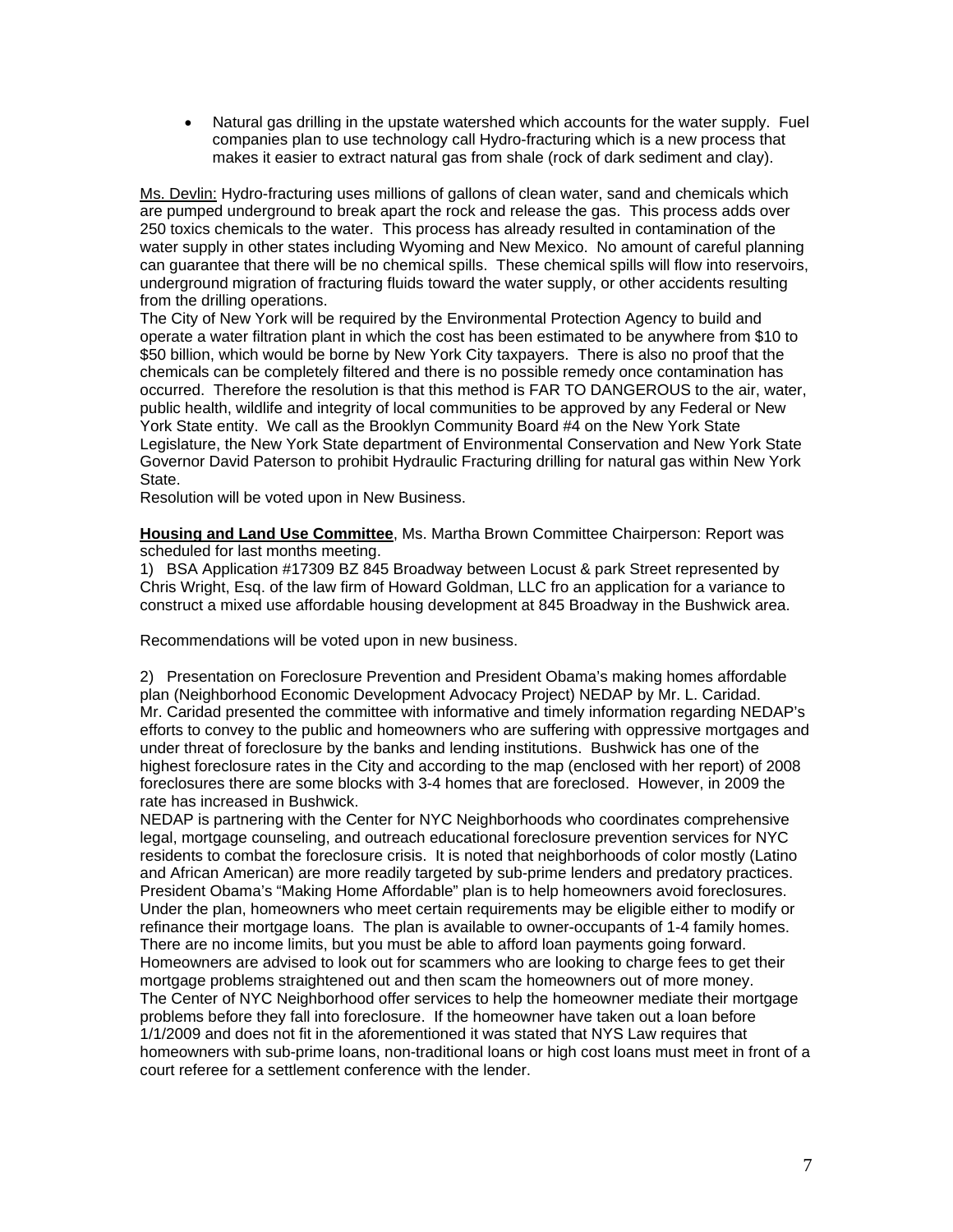#### 3) Bridge Street Development Corporation

Mr. Mitout Gomez presented the committee with timely information regarding the Bridge Street Development Corporation's homeowner seminars and mortgage foreclosure prevention assistance.

**Public Safety Committee**, Ms. Barbara Smith Committee Chairperson – Meeting held Tuesday, October 26, 2009

Items discussed: SLA Applicants – original request and renewal request - (NYS liquor Authority) Licenses

Nine (9) establishments came out to the meeting in order to get their liquor licenses either it was a renewed request or an original request. A lot of information was presented.

(See her report for detailed information)

The next meeting will be held on Tuesday, December 1, 2009 at the 83<sup>rd</sup> Precinct.

**Sanitation Committee,** Mr. Raymond Yarally Committee Chairperson – Meeting held Thursday, October 29, 2009:

- BK4 Sanitation Department has a new Superintendent named Mr. Jarred Scotti.
- The overflowing of dumpsters in the community often causes rodents if not picked up on a timely basis. Please call the District Office if anyone knows of dumpsters that need to be picked up by the Sanitation Department.
- The recently changed law states that residential premises can only receive summonses for dirty sidewalk, dirty area and for a lack of cleaning 18 inches into the street during the following times: Mornings from 8:00am to 9:00am and Evenings from 6:00pm to 7:00pm.
- The committee would like for all schools and daycare centers to receive the Department of Sanitation's Recycling program literature and to partake in the Recycling program. The website is: http://www.nyc.gov/html/nycwasteless/html/at\_agencies/at\_school\_requestform.shtml
- Garbage receptacle: Adopt a basket program Any organization that adopts a basket is responsible for the basket, the department of sanitation is willing to work with any merchant organization or CBO who is willing to adopt the receptacle. Contact the board for more information.
- The board would like to encourage residents to submit information for example the location, time, individual's name is possible/and or address regarding residents who are not properly curbing their dog. This information will be submitted to the Department of Sanitation so that action can be taken.
- Graffiti is rampant in the community. The committee suggests and encourages all businesses to invest in security cameras which would help to deter the graffiti activity. The 83<sup>rd</sup> Precinct can also be called for graffiti removal. Property owners must sign an affidavit.

Superintendant Scotti visited the community board's office on Tuesday, November 17<sup>th</sup> and introduced himself to the District Manager leaving her with 50 copies of the book "Sanitation Rules and Regulations", which was handed out to the board members at tonight's meeting; more books will be forthcoming and will be given to the public.

**Senior Citizens Committee**, Mrs. Victoria Fernandez Committee Chairperson held the meeting on Thursday, November 05, 2009:

Items Discussed:

- 1) The Committee will be visiting local senior programs:
	- Diana H. Jones at Noll Street corner of Bushwick Avenue, December 15, at 10:30am

Topic to be discussed – Safe City-Safe Streets, The Department of **Transportation** 

• During the month of January 2010-Gates Gardens, 1349 Gates Avenue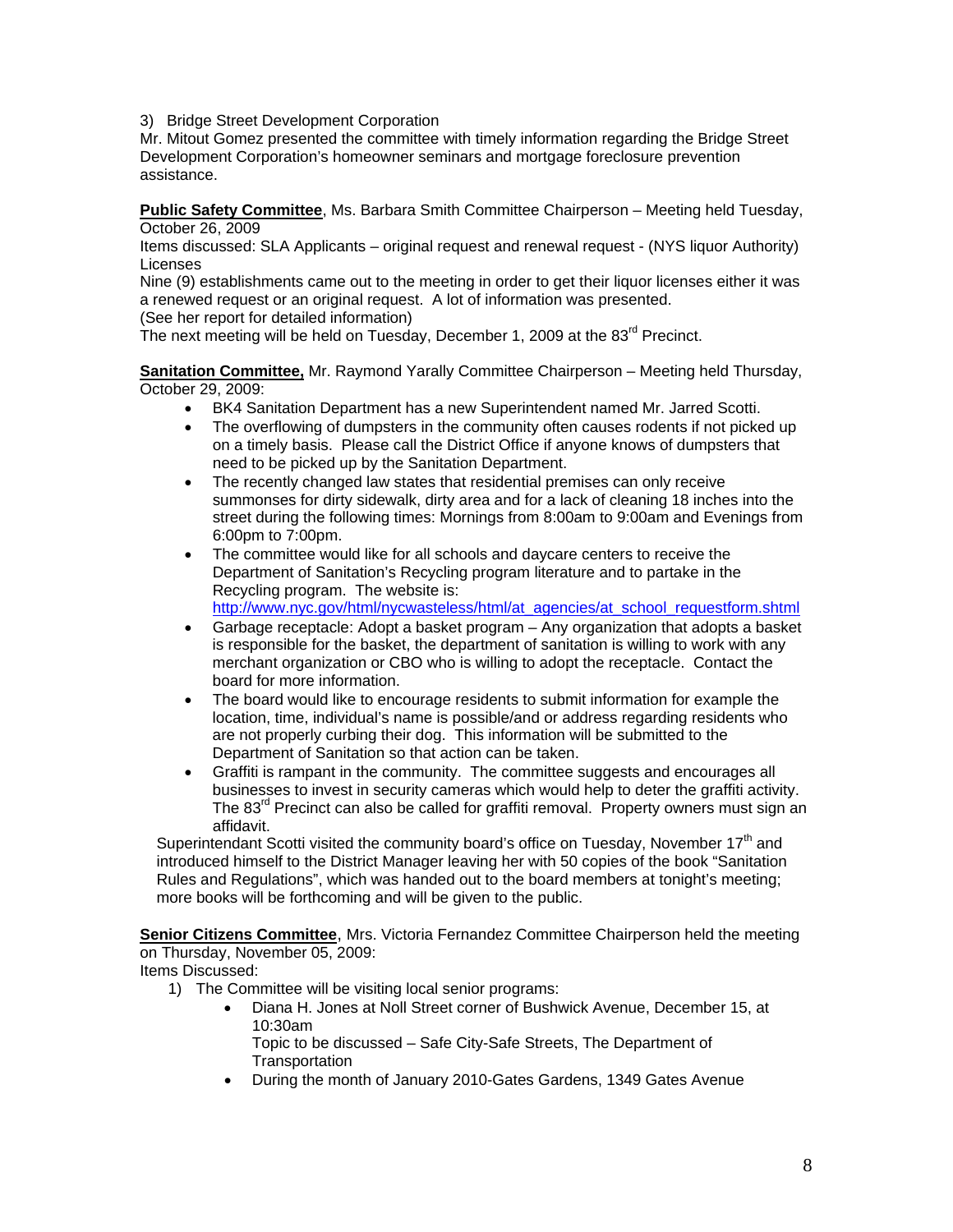Topic of discussion – Crime Prevention, Elder Abuse, services available, The 83<sup>rd</sup> Precinct' PO Swanson and DFTA

• During the month of February 2010-Duncan Genns, 725 Evergreen Avenue Topic of discussion – Crime Prevention: The  $83<sup>rd</sup>$  Precinct's F-Tap program application updates and hallway safety procedures.

#### **New Business**

Recommendations:

Civic and Religious Committee Recommendations requested by Ms. Elvena Davis

- 1) Co-naming of Bleecker Street, corner of Knickerbocker Ave. in honor of Chineda Carter. Motioned accepted by Ms. Saundria Simmons and second by Mr. Austen Martinez. Motioned passed - all board members present were in favor.
- 2) Co-naming of Suydam Street from Knickerbocker/Irving Avenues in honor of Dr. Edward V. Salerno.

 Motioned accepted by Ms. Avellar Hansley and second by Mr. Cyril Joseph Motion passed – all board members present were in favor

Environmental Protection / Transportation Committee resolution requested by Nadine Whitted

1) Save Our Drinking Water as presented by Ms. Rachel Devlin Motioned moved by Ms. Martha Brown and second by Ms. Saundria Simmons Motioned passed by General Consent

Housing and Land Use Committee recommendation requested by Ms. Martha Brown

2) BSA – POKO Partners' Application #17309BZ-845 Broadway between Locust & Park Streets as presented by Mr. Chris Wright Motioned moved by Ms. Rachel Devlin and second by Ms. Elvena Davis Motion passed – all board members present were in favor

Recommendation:

 Public Safety Committee recommends – Supporting the following SLA licenses based on reports from the 83<sup>rd</sup> Precinct

- 1) The Glorious Deep 40 St. Nicholas Avenue
- 2) Gotham City Lounge 1293 Myrtle Avenue
- 3) Cibao Restaurant 1542 Gates Avenue
- 4) Dominican Flavor 338 Knickerbocker Avenue Motioned moved by Mr. Cyril Joseph and second by Rev. Grace Aytes Motion passed – all board members present were in favor

## **Announcements:**

Barbara Smith, President of the 83<sup>rd</sup> Community Council: The 83<sup>rd</sup> Precinct is collecting money and turkeys for families that are in need in Bushwick. Baskets will be delivered to those in need at their homes on November  $23^{\text{rd}}$  at 5:30pm.

Fundraiser will be held on December  $4<sup>th</sup>$ . Donations are still being accepted.

Rachel Devlin, Green Fitness Studio: Community Wellness Health Fair on Saturday, November 21, 2009 from 10am to 6pm located at 232 Varet Street, Brooklyn, New York. There will be free food, workshops, health screening, blood pressure testing, body fat testing and much more. Diana Reyna will also be there for the event.

Mary McClellan, Community Representative of Broadway Bushwick Community Coalition: The next meeting will be held at 871 Bushwick Avenue (corner of Himrod Street) on Thursday November 19, 2009 at 7:00pm on improving the community.